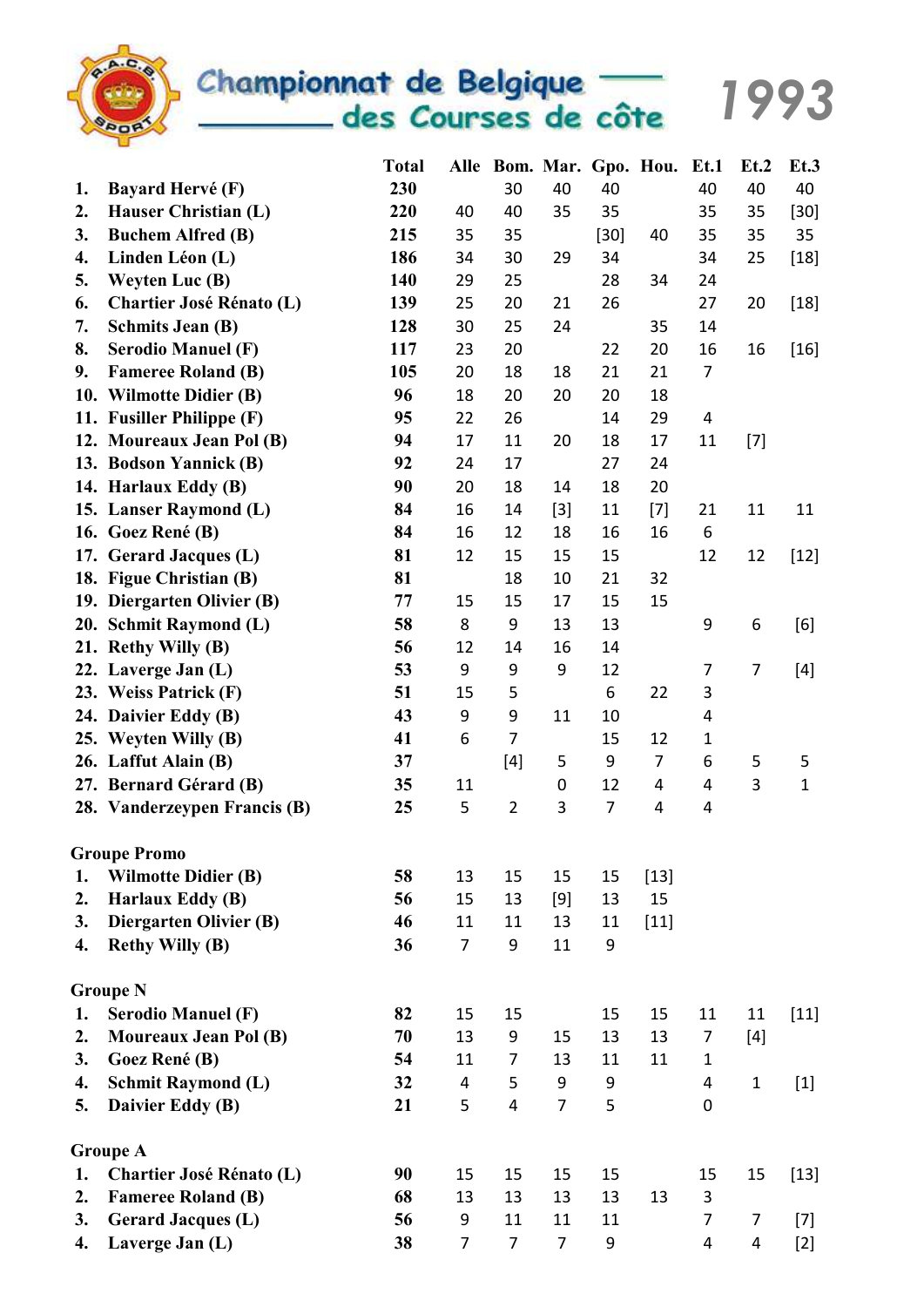|    |                                           | <b>Total</b>            |                         | Alle Bom. Mar. Gpo. Hou. Et.1 Et.2 Et.3 |                |                |                |                |                  |                |
|----|-------------------------------------------|-------------------------|-------------------------|-----------------------------------------|----------------|----------------|----------------|----------------|------------------|----------------|
|    | Groupes B & S                             |                         |                         |                                         |                |                |                |                |                  |                |
| 1. | <b>Lanser Raymond (L)</b>                 | 56                      | 9                       | 11                                      | 0              | $\overline{7}$ | $[4]$          | 15             | $\overline{7}$   | $\overline{7}$ |
| 2. | <b>Bodson Yannick (B)</b>                 | 54                      | 13                      | 13                                      |                | 15             | 13             |                |                  |                |
| 3. | <b>Weyten Willy (B)</b>                   | 24                      | 3                       | 3                                       |                | 11             | $\overline{7}$ | 0              |                  |                |
| 4. | <b>Bernard Gérard (B)</b>                 | 19                      | $\overline{7}$          |                                         | 0              | 9              | 3              | $\pmb{0}$      | $\mathbf 0$      | 0              |
| 5. | Laffut Alain (B)                          | $\overline{7}$          |                         | 0                                       | $\mathbf 0$    | 4              | $\overline{2}$ | $\mathbf{1}$   | $\boldsymbol{0}$ | 0              |
| 6. | Vanderzeypen Francis (B)                  | $\overline{\mathbf{4}}$ | $\mathbf{1}$            | 0                                       | $\mathbf 0$    | 3              | 0              | $\mathbf 0$    |                  |                |
|    | <b>Groupe C</b>                           |                         |                         |                                         |                |                |                |                |                  |                |
|    | 1. Weyten Luc (B)                         | 71                      | 15                      | 15                                      |                | 15             | 15             | 11             |                  |                |
|    | <b>Groupe D</b>                           |                         |                         |                                         |                |                |                |                |                  |                |
| 1. | Linden Léon (L)                           | 86                      | 15                      | 15                                      | 13             | 15             |                | 15             | 13               | $[11]$         |
| 2. | <b>Fusiller Philippe (F)</b>              | 54                      | 11                      | 13                                      |                | 11             | 15             | $\overline{4}$ |                  |                |
|    | <b>Groupe E</b>                           |                         |                         |                                         |                |                |                |                |                  |                |
| 1. | <b>Bayard Hervé (F)</b>                   | 86                      |                         | 11                                      | 15             | 15             |                | 15             | 15               | 15             |
| 2. | Hauser Christian (L)                      | 82                      | 15                      | 15                                      | 13             | 13             |                | 13             | 13               | $[11]$         |
| 3. | <b>Buchem Alfred (B)</b>                  | 80                      | 13                      | 13                                      |                | $[11]$         | 15             | 13             | 13               | 13             |
| 4. | <b>Schmits Jean (B)</b>                   | 51                      | 11                      | 9                                       | 11             |                | 13             | $\overline{7}$ |                  |                |
| 5. | <b>Figue Christian (B)</b>                | 27                      |                         | 5                                       | $\overline{4}$ | $\overline{7}$ | 11             |                |                  |                |
| 6. | <b>Weiss Patrick (F)</b>                  | 21                      | 9                       | 0                                       |                | 3              | 9              | $\mathbf 0$    |                  |                |
|    | <b>Classe Promo - 1</b>                   |                         |                         |                                         |                |                |                |                |                  |                |
|    | 1. Harlaux Eddy (B)                       | 20                      | 5                       | 5                                       | 5              | 5              | $[5]$          |                |                  |                |
|    | <b>Classe Promo - 2</b>                   |                         |                         |                                         |                |                |                |                |                  |                |
|    | 1. Rethy Willy (B)                        | 20                      | 5                       | 5                                       | 5              | 5              |                |                |                  |                |
|    | <b>Classe Promo - 3</b>                   |                         |                         |                                         |                |                |                |                |                  |                |
|    | 1. Wilmotte Didier (B)                    | 20                      | 5                       | 5                                       | 5              | 5              | $[5]$          |                |                  |                |
| 2. | Diergarten Olivier (B)                    | 16                      | 4                       | 4                                       | 4              | 4              | $[4]$          |                |                  |                |
|    | Classe N - 1                              |                         |                         |                                         |                |                |                |                |                  |                |
|    | 1. Daivier Eddy (B)                       | 22                      | 4                       | 5                                       | 4              | 5              |                | 4              |                  |                |
|    | Classe N - 2                              |                         |                         |                                         |                |                |                |                |                  |                |
| 1. | Goez René (B)                             | 30                      | 5                       | 5                                       | 5              | 5              | 5              | 5              |                  |                |
| 2. | <b>Schmit Raymond (L)</b>                 | 27                      | 4                       | 4                                       | 4              | $[4]$          |                | 5              | 5                | 5              |
| 1. | Classe N - 4<br><b>Serodio Manuel (F)</b> | 30                      | 5                       | 5                                       |                | 5              | 5              | 5              | 5                | $[5]$          |
| 2. | <b>Moureaux Jean Pol (B)</b>              | 24                      | $\overline{\mathbf{4}}$ | $[2]$                                   | 5              | $\overline{4}$ | $\overline{4}$ | $\overline{4}$ | 3                |                |
|    | Classe A - 3                              |                         |                         |                                         |                |                |                |                |                  |                |
| 1. | <b>Fameree Roland (B)</b>                 | 29                      | 5                       | 5                                       | 5              | 5              | 5              | 4              |                  |                |
| 2. | <b>Gerard Jacques (L)</b>                 | 27                      | $[3]$                   | 4                                       | 4              | 4              |                | 5              | 5                | 5              |
| 3. | Laverge Jan (L)                           | 15                      | $\overline{2}$          | $\overline{2}$                          | $\overline{2}$ | 3              |                | 3              | 3                | $[2]$          |
|    | Classe A - 5                              |                         |                         |                                         |                |                |                |                |                  |                |
|    | 1. Chartier José Rénato (L)               | 30                      | 5                       | 5                                       | 5              | 5              |                | 5              | 5                | $[5]$          |
|    | <b>Classe BS - 1</b>                      |                         |                         |                                         |                |                |                |                |                  |                |
| 1. | Laffut Alain (B)                          | 30                      |                         | $[4]$                                   | 5              | 5              | 5              | 5              | 5                | 5              |
| 2. | Vanderzeypen Francis (B)                  | 21                      | 4                       | $\overline{2}$                          | 3              | 4              | $\overline{4}$ | $\overline{4}$ |                  |                |